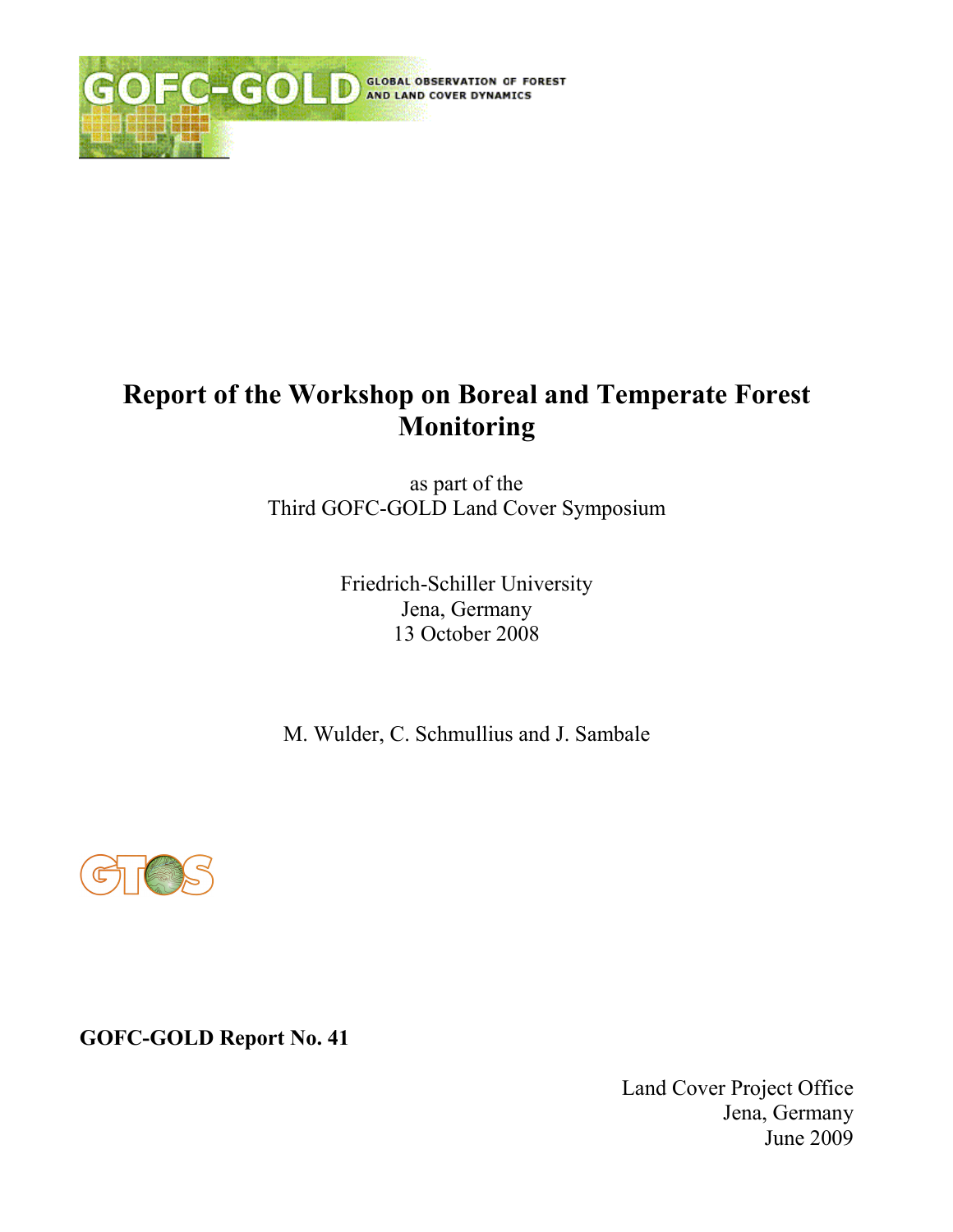Global Observation of Forest and Land Cover Dynamics (GOFC-GOLD) is a coordinated international effort to ensure a continuous program of space-based and in situ forest and other land cover observations to better understand global change, to support international assessments and environmental treaties and to contribute to natural resources management.

GOFC-GOLD encourages countries to increase their ability to measure and track forest and land cover dynamics by promoting and supporting participation on implementation teams and in regional networks. Through these forums, data users and providers share information to improve understanding of user requirements and product quality.

GOFC-GOLD is a Panel of the Global Terrestrial Observing System (GTOS), sponsored by FAO, UNESCO, WMO, ICSU and UNEP. The GOFC-GOLD Secretariat is hosted by Canada and supported by the Canadian Space Agency and Natural Resources Canada. Other contributing agencies include NASA, ESA, START and JRC. Further information can be obtained at http://www.fao.org/gtos/gofc-gold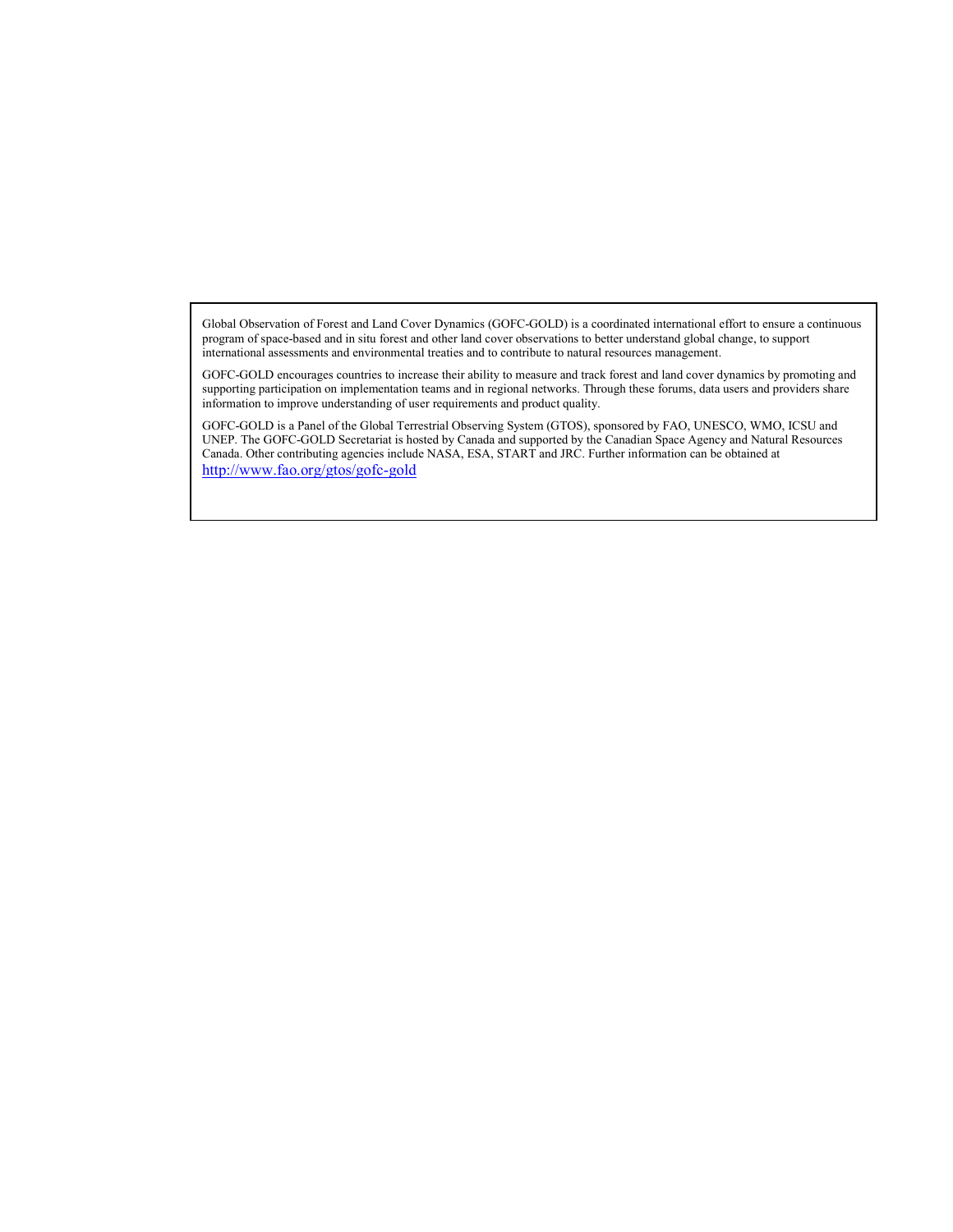## **Executive summary**

On 13 October 2008, the Workshop on Boreal and Temperate Forest Monitoring was held as part of the 3<sup>rd</sup> GOFC-GOLD Land Cover Symposium (13-17 October 2008) at the University Jena, Germany. An international group of 30 forest and remote sensing experts attended the meeting to discuss the topic of multi-source and multi-scale sampling for large area forest characterizations.

The intention of the workshop was to bring together a group of expert practitioners and data users to consider wide-area forest monitoring from a number of different perspectives. Monitoring, as opposed to mapping, provides an ability to capture and depict change over time in a systematic manner. The capture and depiction of the dynamics occurring over the globe's temperate and boreal forests enable operational, reporting, and science objectives to be met.

The speakers at the workshop illustrated how different data sources and processing options are appropriate to meet different information needs. High-density repeat surveys with LIDAR instruments can help determine on growth and development of individual trees in the context of on climate change. Optical remote sensing, over a range of spatial resolutions, was shown as an operational data source for mapping land cover and depicting change over large areas. RADAR instruments were shown to have the capacity for the characterization of biomass over large areas. The integration of data capturing information at different scales also showed current capacity and great potential for future applications. The ability to use a sub-set of ground plot data to train intermediate sources of data (i.e., high spatial resolution airborne or satellite imagery, or LIDAR) was demonstrated, which in turn can calibrate and validate a lower spatial resolution data source that covers an even larger area. These types of data integration approaches enable users to capitalize upon the information content of a given data source and integrate this data through modeling to produce desired large area depictions. Further, sampling with high spatial resolution image source or LIDAR provides opportunities to monitor conditions and dynamics over large areas in an efficient and cost effective manner. The processing of long time series imagery was also shown to provide otherwise unavailable information on forest disturbance and recovery over large areas.

The presentations and breakout groups provided a valuable platform to share knowledge and to discuss future opportunities. While no single approach or data type exists to meet all large area monitoring needs, scientists and users that communicate sensor and modeling potentials with actual information needs have a wide variety of options that may be followed. This workshop on temperate and boreal forest monitoring exposed the participants to; ongoing activities, future plans, and provided a successful forum for information sharing. All participants are thanked for their insightful contributions and unbridled enthusiasm.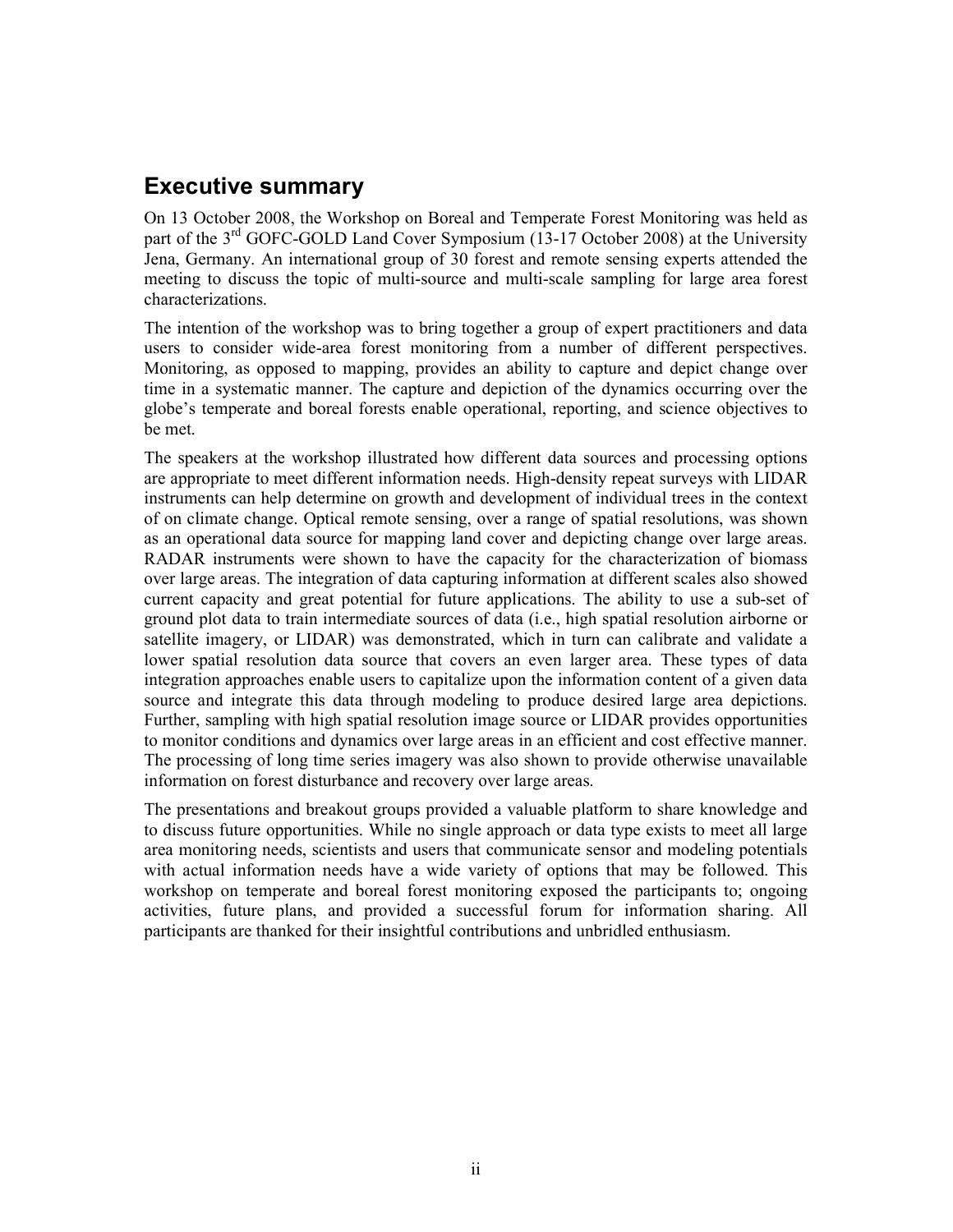## **Table of contents**

| $\mathbf{1}$            |  |  |  |
|-------------------------|--|--|--|
| $\overline{2}$          |  |  |  |
| $\mathbf{3}$            |  |  |  |
| $\overline{\mathbf{4}}$ |  |  |  |
| 4.1                     |  |  |  |
| 4.2                     |  |  |  |
| 4.3                     |  |  |  |
| 5                       |  |  |  |
|                         |  |  |  |
|                         |  |  |  |
|                         |  |  |  |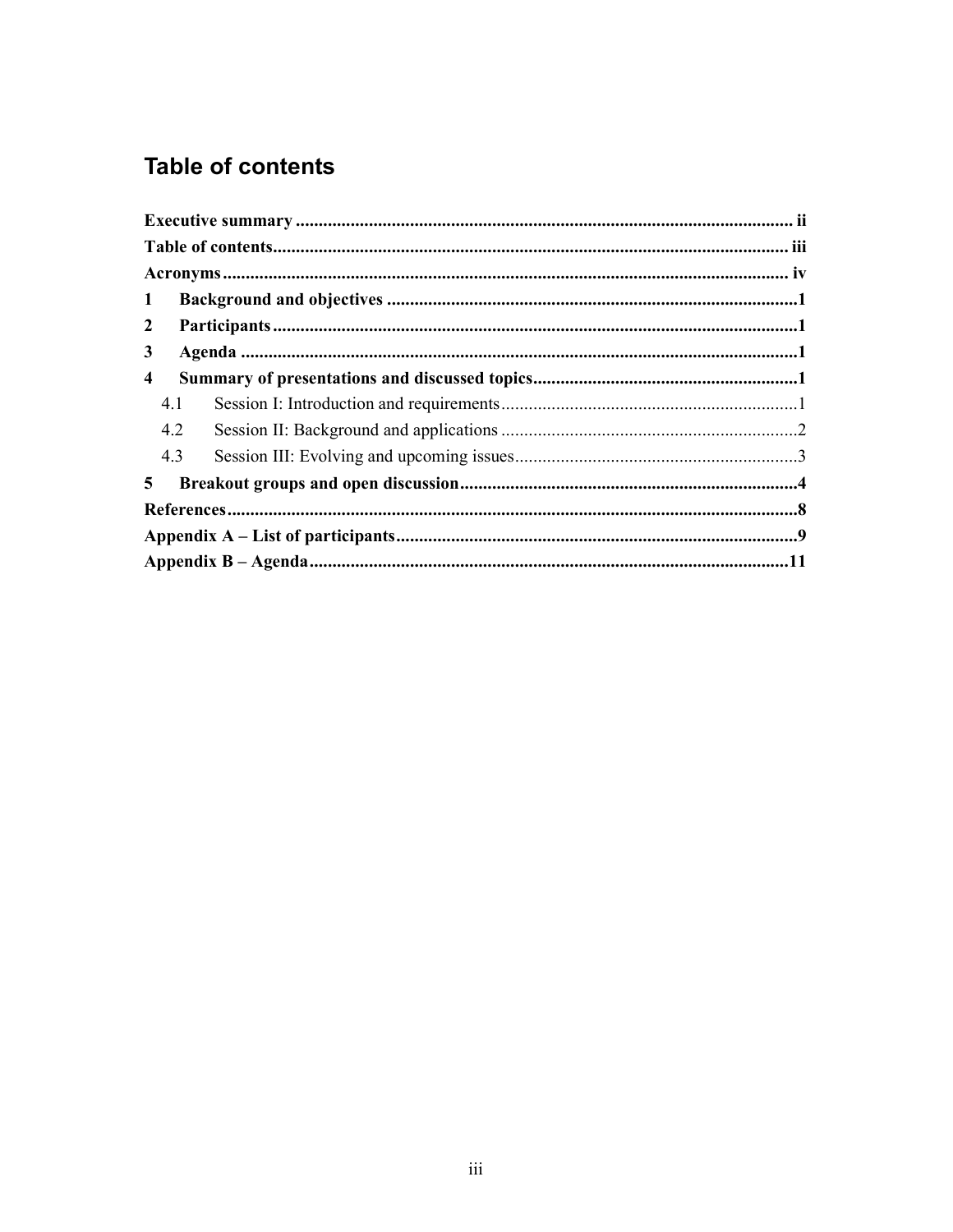## **Acronyms**

| <b>BOG</b>      | <b>Breakout Group</b>                                             |  |  |
|-----------------|-------------------------------------------------------------------|--|--|
| <b>CFS</b>      | <b>Canadian Forest Service</b>                                    |  |  |
| GOFC-GOLD       | Global Observation of Forest Cover and Global Observation of Land |  |  |
|                 | Dynamics                                                          |  |  |
| EC-JRC          | <b>European Commission Joint Research Center</b>                  |  |  |
| <b>FAO</b>      | Food and Agriculture Organization                                 |  |  |
| <b>FRA</b>      | <b>Forest Resources Assessment</b>                                |  |  |
| LC-IT           | Land Cover Implementation Team                                    |  |  |
| <b>LIDAR</b>    | Light Detection and Ranging                                       |  |  |
| <b>MODIS</b>    | Moderate Resolution Imaging Spectro-radiometer                    |  |  |
| PO <sub>1</sub> | Project Office                                                    |  |  |
| <b>RSS</b>      | <b>Remote Sensing Survey</b>                                      |  |  |
| <b>SAR</b>      | Synthetic Aperture Radar                                          |  |  |
| <b>SDSU</b>     | South Dakota State University                                     |  |  |
| <b>SUNY</b>     | <b>State University of New York</b>                               |  |  |
|                 |                                                                   |  |  |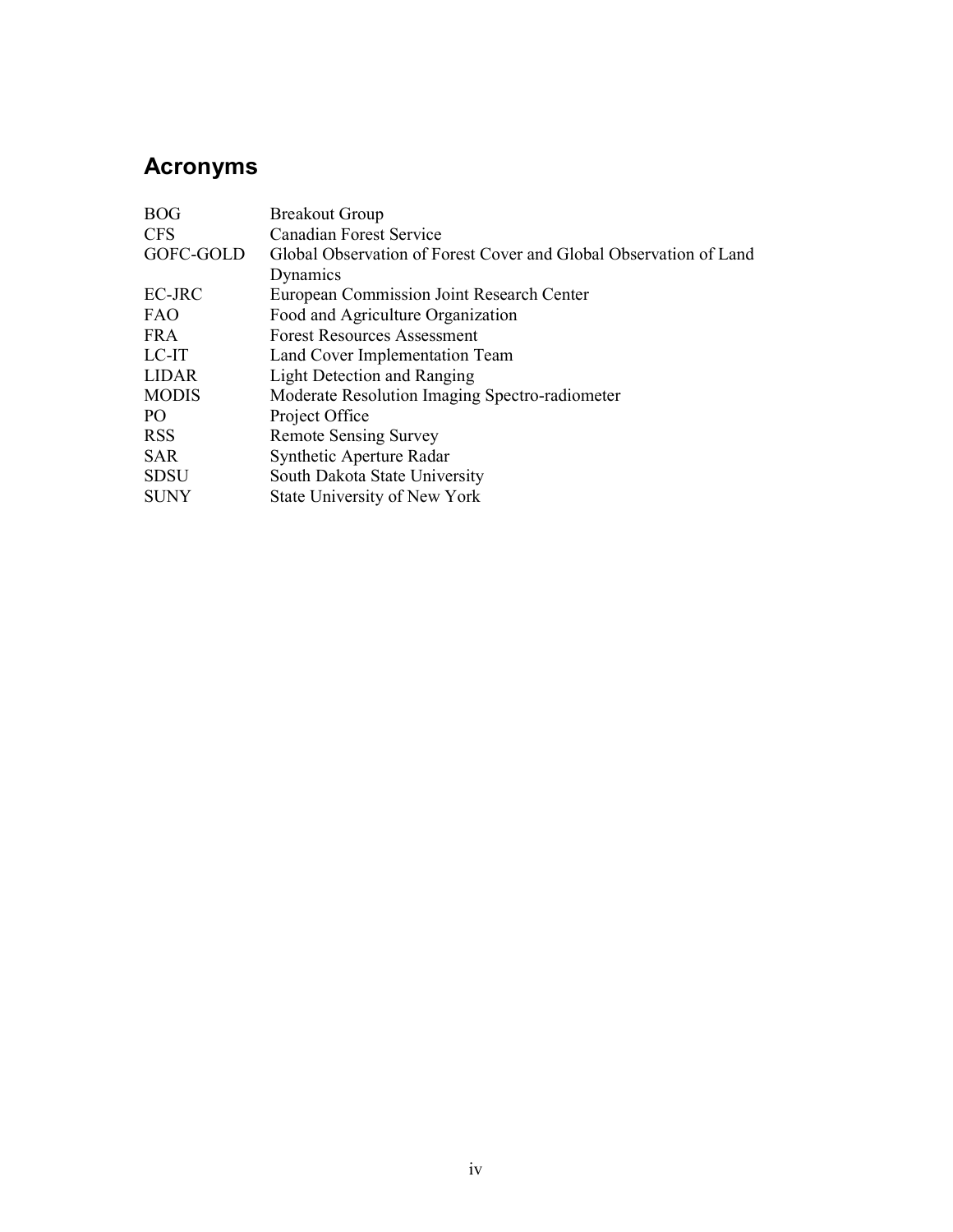#### 1 **Background and objectives**

The objective of the workshop was to present the context, issues, examples, and opportunities for using hierarchical analysis or sample based approaches for forest monitoring over large areas, in order to explore notions for continued developments and identification of opportunities.

Planned outcomes of the workshop include; a statement of context, identification of possible elements of a multi-scale monitoring framework, identification of possible and existing data sources, data acquisition and analysis opportunities, plus statistical and other technical considerations. As an outcome of the workshop, a report is planed to describe the state-of-theart, opportunities, and limits for the use multi-source, multi-scale data for large-area forest characterization. The goal is to document and communicate potential practices and opportunities, based upon the nature of the information needed, rather than develop or promote a single approach.

#### $\overline{2}$ **Participants**

Near 30 recognized scientists and experts in the field of boreal forest monitoring attended the workshop. Participants included GOFC-GOLD LC-IT members, representatives from research institutes, and national forest institutions. Appendix A provides the full list of participants.

#### **Agenda** 3

The workshop was structured in three sessions of presentations. The topics covered general requirements for forest monitoring systems, approaches and methods, and the application of new technologies and sensors. The afternoon was dedicated to group discussions on the topics; issues and opportunities, evolving technologies, capacity building and long term monitoring needs.

Appendix B provides the detailed agenda. With permission of the speakers, all presentations of the workshop are available as Adobe PDF on the Website of the LC-IT PO under: http://www.gofc-gold.uni-jena.de/sites/Jena08.php.

#### Summary of presentations and discussed topics 4

### 4.1 Session I: Introduction and requirements

The workshop organizers Mike Wulder (CFS; GOFC-GOLD LC-IT) and Christiane **Schmullius** (GOFC-GOLD LC-IT Co-Chair) welcomed the participants and opened the meeting.

To start, Mike Wulder provided context information on the multi-source and multi-scale monitoring of boreal and temperate forests. He emphasized that different data types provide unique information for forest monitoring and reporting. Therefore, new strategies are needed for data processing, analysis and storage to enable the integrated use of the different sensors. The long-term vision is to have a real-time, multi-scale global monitoring providing highspatial resolution land cover and change information. The presentation addressed the different issues that need to be considered to reach this goal, such as an integration framework that includes frequent coarse spatial resolution and periodic fine spatial resolution. For example, data blending of Landsat and MODIS imagery was shown to generate high-spatial resolution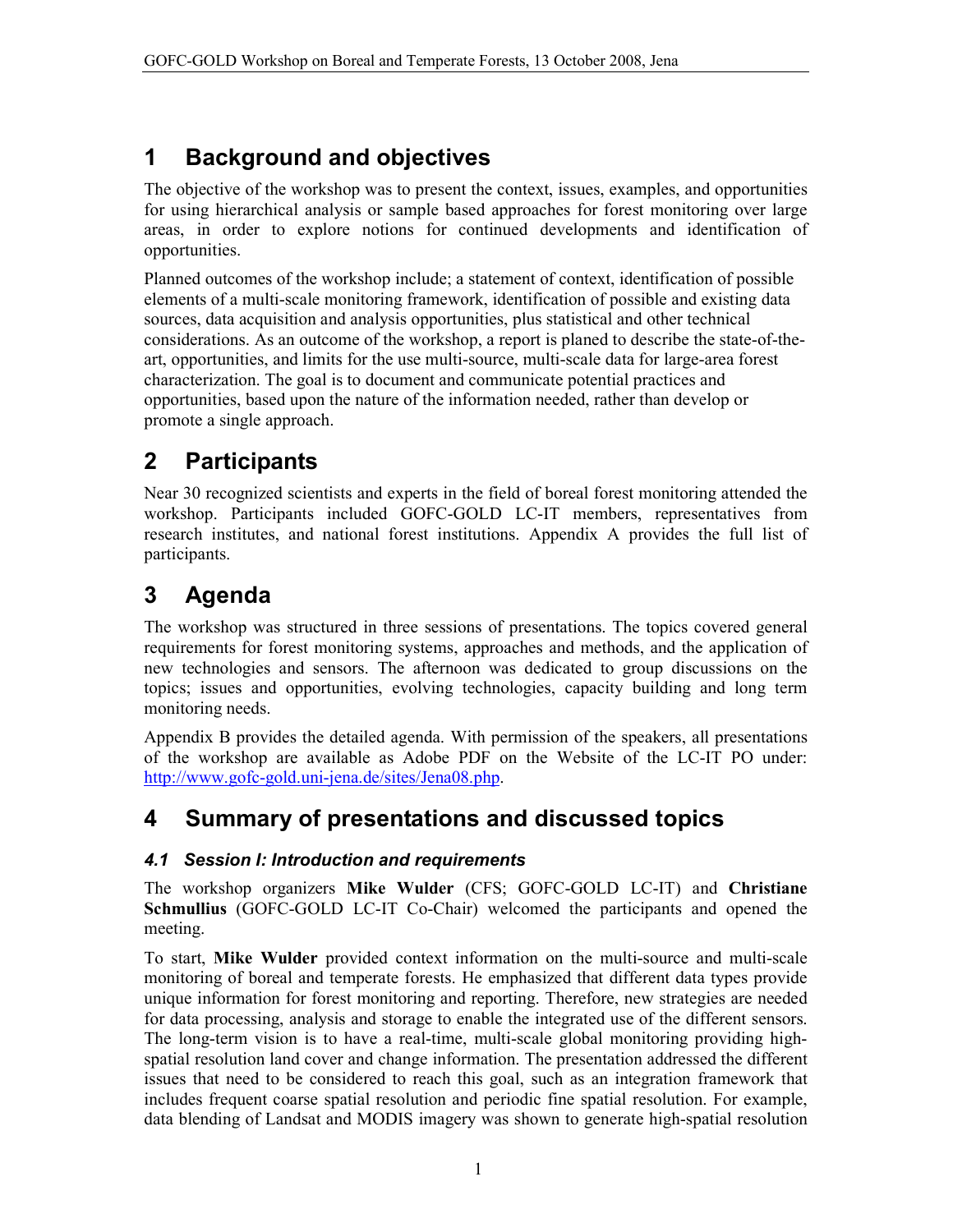synthetic image time series. Furthermore, new sensor types need to be integrated in such a framework e.g. LIDAR (LIght Detection And Ranging) from which additional information such as canopy height and biomass can be derived.

**Matthew Hansen** (South Dakota State University) gave a presentation on recent results from biome-scale monitoring of forest cover and forest cover loss in the Boreal zone, based on annual MODIS and Landsat data for 2000 and 2005. The MODIS time series analysis using annual metrics and results from different regions were shown. He concluded that a monitoring strategy that combines sensors of multi-temporal and -spatial resolution is a feasible and costeffective method to produce timely, precise and internally consistent estimates of biome-wide forest cover loss. The results show the regional and temporal variability of forest cover loss in the boreal zone (POTAPOV et al. 2008). In combination with available carbon stock data, this information will improve carbon accounting. In future, this analysis will be applied to the complete temperate and the dry tropical biomes.

Steve Stehman (State University of New York) focused on the sampling design applied in monitoring forest loss and compared complete data coverage versus data sampling. Both approaches have advantages and disadvantages with respect to costs, time and inherent errors. The comparison was based on measuring the accuracy of the change classification, where the bias is defined as the difference between mapped and real change. For example, the biome monitoring in the Boreal zone was analysed (same area as Hansen above). The results showed that the applied sampling approach yielded precise estimates of forest loss in the Boreal zone and that the stratification of the sampling design (using MODIS-derived changes) has further improved the precision.

Lucia Reithmaier (EU-JRC) spoke on Pan-European forest cover mapping activities of the Joint Research Centre. The objective is to develop harmonized European forest maps based on high-resolution imagery and with high geometric and thematic accuracy for 1990, 2000 and 2006. An object-oriented supervised classification is applied on Landsat (1990, 2000) and SPOT (2006) data, using CORINE land cover as training information (PEKKARINEN et al. 2009). The validation of the forest-/non-forest map product 2000 using LUCAS data (Land Use/Cover Area frame statistical Survey) results 84 to 91 % overall accuracy (all or points). Data sets and further information are homogenous available  $at^{\cdot}$ http://forest.jrc.it/ForestResources/.

### 4.2 Session II: Background and applications

In the first talk of the second session, Håkan Olsson (Swedish University of Agriculture Science) spoke about the application of dense time series analysis for forest monitoring in Sweden. The Swedish Forest Agency holds a national database of Landsat and SPOT data and the presentation showed different examples of its operational use. Trained by nationwide forest inventory plots, various forest parameters have been mapped for all of Sweden with SPOT and Landsat data using a k-Nearest-Neighbor approach (TOMPPO et al. 2008). Further applications are plantation monitoring and the assessment of reindeer grazing areas. It was emphasized that dense (yearly) time series provide recent data that are valuable for authorities and enterprises for updating and surveillance. They further document the yearly landscape changes, which can be used for studies of change processes, as well as for forecasting of landscape development.

**Warren Cohen** (USDA) presented the North America Forest Dynamics (NAFD) study using Landsat time series. A main objective of this monitoring is to nationally estimate disturbance and regrowth metrics from sample Landsat scenes and then to convert the observed forest change to biomass change (GOWARD et al. 2008). The presentation focused on the sampling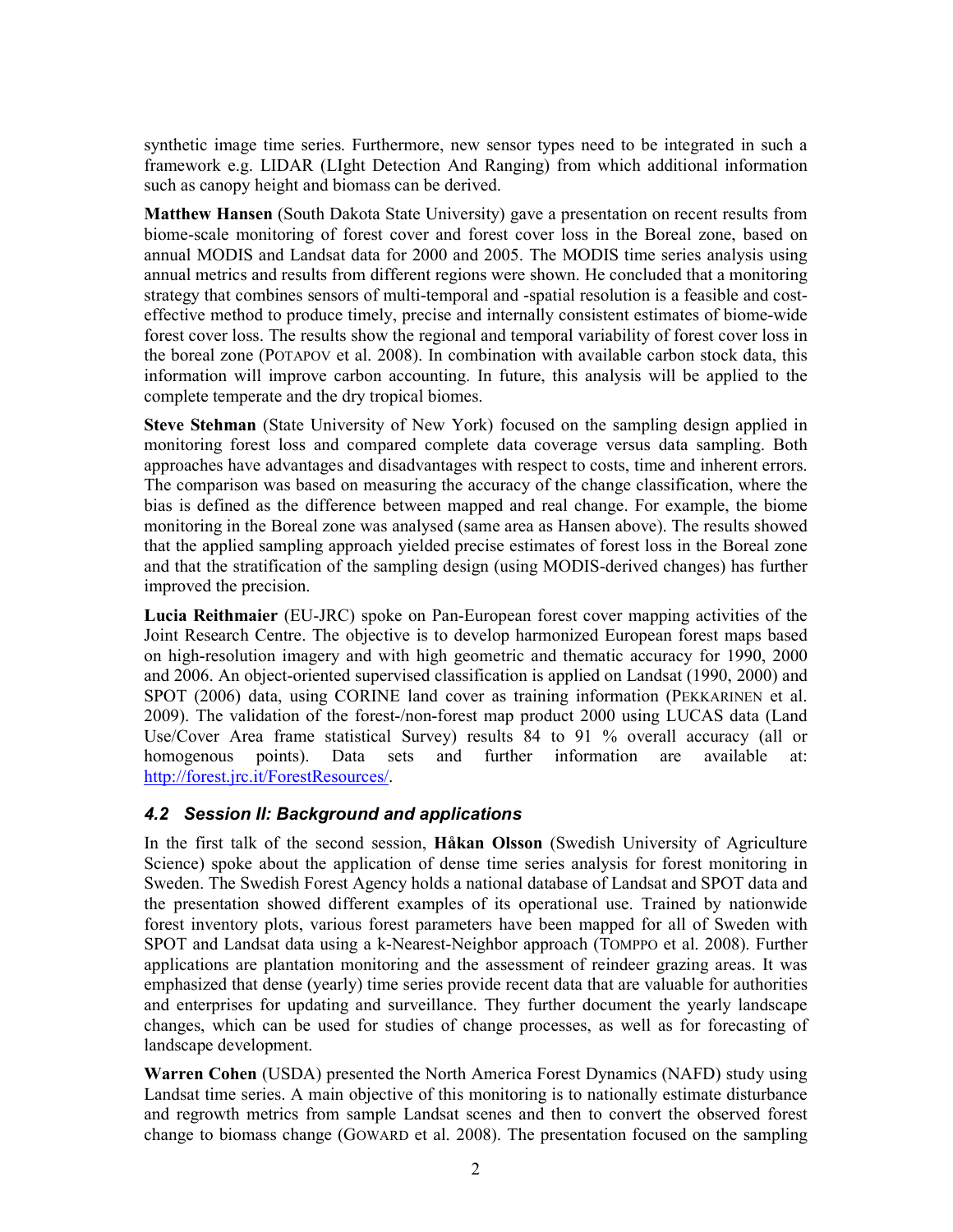design, the annual time series analysis and the validation approach. TimeSync (Synching Automated and Human Interpretations of Landsat Time Series) and LandTrendr (Landsatbased Detection of Trends in Disturbance and Recovery) are two new tools that have been developed for Landsat time series analysis. It was emphasized that Landsat is the ideal sensor for mapping spatially-detailed, long-term trends in forest dynamics. Appropriate reference data for change detection is still a challenge but analysts can take advantages of existing, independently derived data opportunistically or use the Landsat times series itself.

Adam Gerrand (FAO) spoke about the Remote Sensing Survey of the FAO Forest Resources Assessment 2010 (FRA RSS, http://www.fao.org/fra). Expected outputs of the RSS are MODIS tree cover maps, regional and global trends of land use dynamics and baseline data for research and modelling. The RSS sampling framework comprises wall-to-wall MODIS data and Landsat sample data at 1-degree latitude-longitude intersections. The Landsat samples will be used to assess the forest change from 1990 to 2000. The approach employs object-based, multi-date segmentation and classification (done by FAO and partners). National experts will do the supervised labelling and validation. Currently, the methodology is tested in a pilot study. An online information gateway (developed by SDSU) provides access to the imagery: http://globalmonitoring.sdstate.edu/projects/fao/index.html. The RSS includes a radar component that will assist with SAR (Synthetic Aperture Radar) data in areas with permanent cloud cover and enhance the national and trans-national forest inventories (FRA-SAR, http://www.frasar2010.uni-jena.de/).

Mike Falkowski (CFS) presented the National Forest Inventory of Canada where samples of high spatial resolution satellite imagery are used for large area characterization. Canada's forests represent 10 % of the world's forest resources. The traditional National Forest Inventory (NFI) is based on systematic sampling of air photos or Landsat scenes and ground sample plots every five to ten years to assess various forest parameters characterizing the structure and origin of the stands (GILLIS et al. 2005). Currently, new monitoring protocols and remote sensing tools are in development using samples of high spatial resolution imagery (QuickBird, WorldView) and automated image processing techniques to inventory and monitor northern Canada. The presentation introduced the workflow and showed first results from a pilot study, where automated image segmentation technique on IKONOS data is compared to results from traditional photo interpretation (WULDER at al. 2008).

### 4.3 Session III: Evolving and upcoming issues

**Curtis Woodcock** (LC-IT Co-Chair) focused on effects of land use change on terrestrial carbon dynamics in countries of the Black Sea Region and in New England. Objective of the project is to minimize the uncertainties associated with the carbon cycle dynamics, particularly associated with land-use change. Based on remote sensing data, national forest changes are measured and than used in a carbon book-keeping model (developed by HOUGHTON et al. 1983) to estimate related carbon dynamics. Recent results from Romania, Turkey and Georgia have been presented and discussed in the context of worldwide forest transition processes (RUDEL et al. 2005, KAUPPI et al. 2006). The same approach was applied in New England showing that after a period of stabilization the forest area of New England is now again decreasing due to urban growth.

On behalf of Sergey Bartaley (Russian Academy of Sciences), Christiane Schmullius gave a presentation on a MODIS based approach for continental land cover mapping in Northern Eurasia. In comparison to the GLC2000 land cover product for Eurasia at 1 km resolution (derived from SPOT VEGETATION), an automated mapping approach was envisaged that facilitates repeated product generation and provides higher spatial resolution and thematic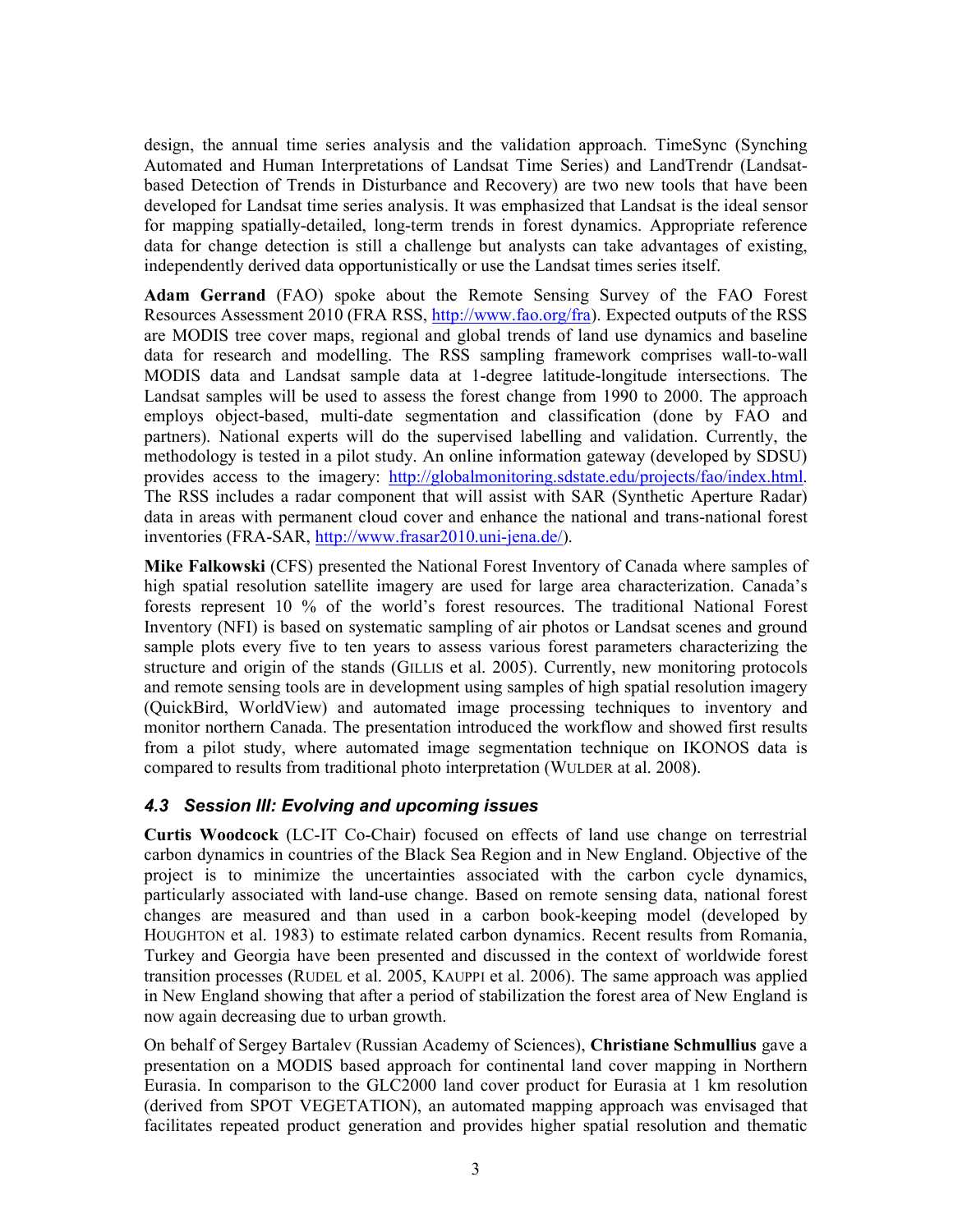detail. The mapping method uses improved monthly and seasonal multi-spectral MODIS composites and involves spectral mixture modelling, con-textural maximum likelihood classification and class probabilities based on auxiliary data products. Mapping results have been shown for different regions in comparison to GLC2000. In the conclusion, it was emphasized that this approach can be applied easily for data with higher spatial resolution and for greater geographical extent.

Nelson Ross (NASA) presented outcomes of the Quebec Carbon LIDAR Project. The overall objectives of this project are to estimate biomass and carbon resources and to develop a realistic estimate of the variability of regional carbon estimates based on multi-phase sampling that integrates field observations with airborne and space based LIDAR data (Boudreau et al. 2008). It was shown that large area forest inventories can be done with ICESat/GLAS data, but significant problems have to be considered e.g. influence of topography, measurements in open forests or forest degradation and a future information gap (2011-2015). As an alternative, airborne laser scanning data with small-footprint and dense shots are suggested for measuring carbon and to locate and monitor intermittent, selective harvesting.

Erik Næsset (Norwegian University of Life Sciences) spoke about properties and the potentials of LIDAR data. He highlighted that LIDAR is probably the most precise remote sensing technique available for forest assessment as it allows precise measurements of forest can be applied at any geographical scale, from individual trees to regions and nations. This technology has thus a significant role in change detection and monitoring. Examples where shown for the application of LIDAR at different scales. In Norway, it is applied to assess recruitment, growth, mortality of small trees above tree line, estimating regional changes in mountain forest carbon pools and for mapping of forest damage (defoliation). For any monitoring, repeated ground calibration is required because many sensor and flight specifications influence the data.

#### 5 **Breakout groups and open discussion**

Please find below discussion notes and thoughts related to addressing one of three breakout focus questions. To avoid mis-quoting or mis-representation names have been removed as possible from the individual comments.

#### Question 1: Please describe issues, opportunities, and other considerations related to Spatial sampling to combine fine and coarse resolution images.

Recommendations on sampling approach for fine resolution images. Use to:

- 1. Get training data for the analysis of coarse resolution images, in particular when a proper ground survey cannot be made.
- 2. Assess the quality of mapping with coarse resolution
- 3. Combine fine and coarse resolution to improve estimates

For uses 2 and 3, a statistical sample is essential. For use 1, it is recommended, but not essential. Random or systematic sampling are the main types of sampling, although other alternatives can be found in the literature

The result of sampling can be assessed comparing the orders of magnitude of sampling errors with the commission/omission errors in coarse resolution. An idea of the sampling errors can be obtained by simulation using land cover maps as pseudo-truth.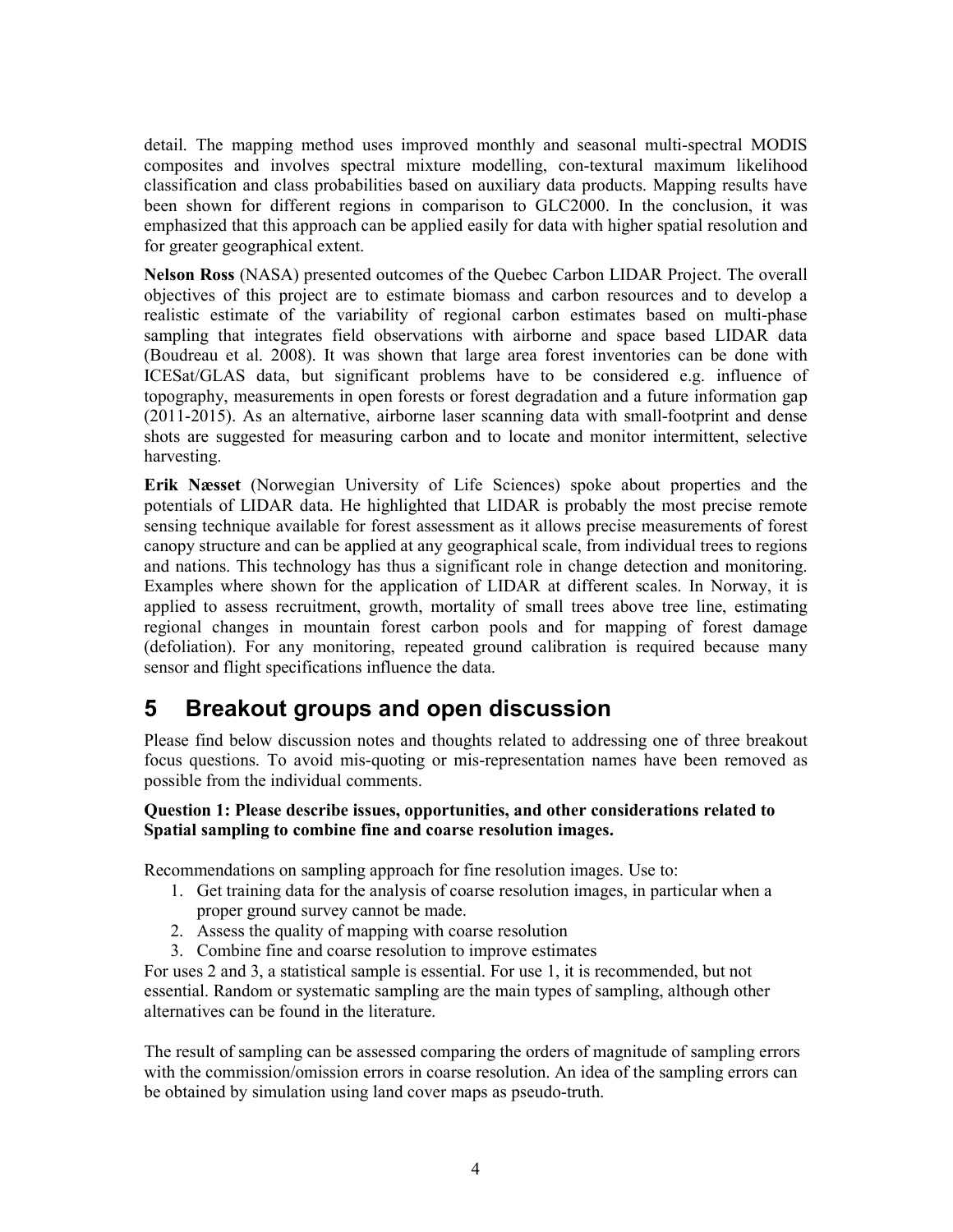Try to define priorities and stratify according to them. Avoid stratifications that are too complex, including:

- Avoid too many strata
- Each sampling unit should belong to a single stratum and not be shared by several strata

Sample the strata in which you expect to have a higher variance in your priority variables with a higher rate.

When sampling, take into account potential distortions that can introduce bias in the estimation.

- $\bullet$  Overlapping frames
- Distortion with the latitude (mainly in temperate and boreal regions).

Main approaches for combining coarse and fine resolution are: regression and calibration estimators.

• Calibration estimators are more adapted when sampling units are not clustered points (mainly ground data).

• Regression estimators and related approaches (e.g., ratio estimators) in other cases. Small area estimators can be useful for estimates by sub-region (e.g., region, country), but can be complicated and are model-dependent.

New data sources to consider or encourage operational collection of:

- Yearly Landsat, or Landsat-like
- Detailed laser over sample areas
	- $\circ$  repeated regularly
	- o depending on design, consider independent samples instead
- Combine different sensors
	- $\circ$  DTM from laser
	- $\circ$  Canopy from X-band SAR
	- $\circ$  Or from multi-view angle sensors
	- $\circ$  *In situ* data is always needed

**Question:** How can large area land cover and change projects benefit from more detailed sample information, dense time series data, and alternate sensor data.

We started with a discussion about sampling using multiple data sources. It is obvious that sampling is our basic science in cases where we are after an estimate for an area and that this is true even in the case when we have new data sources, like affordable dense time series of Landsat data or sample areas with laser scanner data. These data sources are just potential additional contributions in a multi source sampling scheme, and an in situ sample, large or small, always have to be part of such a scheme.

Some sampling issues (e.g. sampling in time) are less studied than others, and there might be issues like autocorrelation in space or time, or missing data which are correlated with the parameters to be studied, that complicate things and need to be studied further when new methods should be applied. Wall-to-wall remote sensing products as such are also a good starting point for simulation of optimal sampling schemes.

We also discussed the possibility of using repeated laser scanner strips for change assessments. It was pointed out that it might be a problem to repeat the same laser strips, and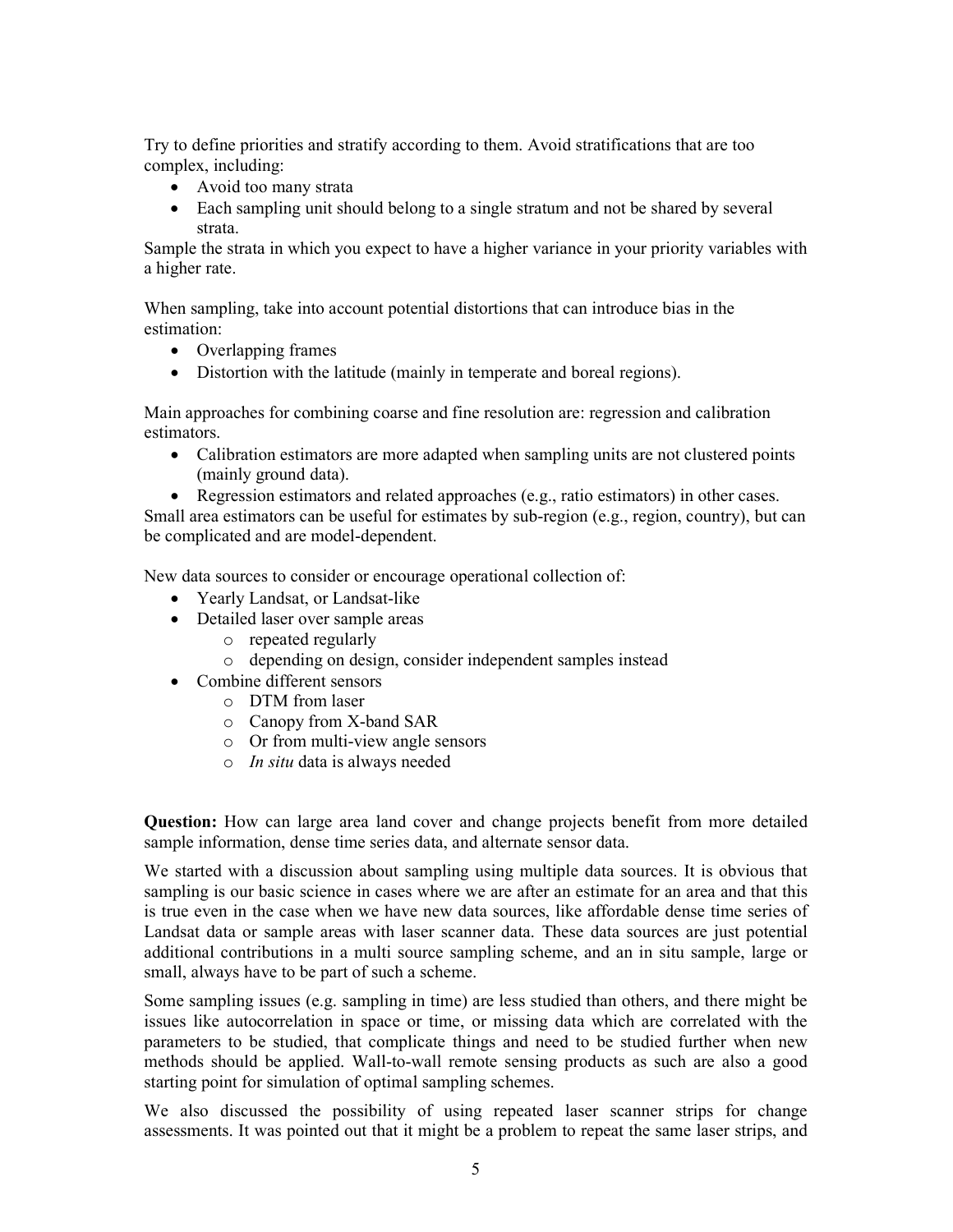that two independent samples might be preferable. This seems similar to the classical ways of analysing permanent versus temporary forest inventory plots.

Work has been ongoing and is about to be finalized regarding the statistical framework for strip sampling with lasers. This work has been going on since 2004. It may be an appropriate and consistent statistical approach for that. However, the statistical model also has some bearing on how we deal with the strips (fixed vs variable strip widths) and it also assumes that this will influence how we will treat a repeated over flight (to enable monitoring). Profile data can be problematic for obtaining overlap and enabling monitoring (without stratification of non-overlapping areas). But, scanning LIDAR data has a sufficiently wide swath, so that repeat pass studies should be possible and economical over large areas. Plots can be extracted from the repeat pass scanning LIDAR data after a stratification stage that includes a requirement for overlap (and then other considerations including laser scan angles through to balanced samples of forest structural conditions).

Also the dense time series is, when they are used for improved estimation, basically a way to obtain more dimensions from the spectral data. We have to learn how to use the time series, but they will require image database systems that keep track of all combinations of useable pixels from different time points, as well as special software. Experience so far shows that the time series contribute most in the young forest phase, as well as for detecting disturbances like damages and thinning cuttings. They also provide the spatial patterns of the yearly landscape changes. Yearly summer images are increasingly common in this use, but phenology confers information as well and points to the possible use of more than one image per year when available.

It was stated that we ultimately should work towards data assimilation schemes, like in meteorology, where all available data are assimilated in models as they become available, and used for what they are worth. We could also, already now work more with multi sensor solutions. One idea for monitoring a country could be to laser scan, say 1000 sample areas, this would provide a good DSM, as well as more importantly a good DTM for these sampled areas. There are then a number of techniques that could be used for obtaining DSM's of the tree canopy over time, including multi view angle matching of imagery from optical sensors looking forward and aft, or interferrometric X-band SAR data from the coming Tandem mission. A certain field sample, revisited with several years interval, would be needed for calibrating the different types of DSM's to forestry relevant measures. It was noted that it there might be practical problems with the SAR data, such as effects of atmospheric water vapour. This highlights the need for future practical studies.

The need for large scenes (at least the size of Landsat) was indicated, along with regular and frequent acquisitions, in order to get at least some cloud free data, and many field samples per scene. It was pointed out that there is a need to plan for operational satellite data continuity, a long-term perspective is required. We came then to the discussion that other communities, like atmosphere and ocean observations, mange to get their priorities through, in a much more efficient way than the scattered land community. It is up to the land community to get better organised and speak up for the needs for sustained and coordinated observation systems. The climate need is an opportunity to improve the situation. Things are also improving, as ESA and others will prioritize the monitoring of the climate variables and GMES which solves a lot. We also touched the discussion that overselling, especially from the commercial sector, has been a problem for remote sensing (due to frequent over-promotion of remote sensing). The need for a northern biosphere biomass map was mentioned. There is a need for further technology development, for example the development of space based laser systems that are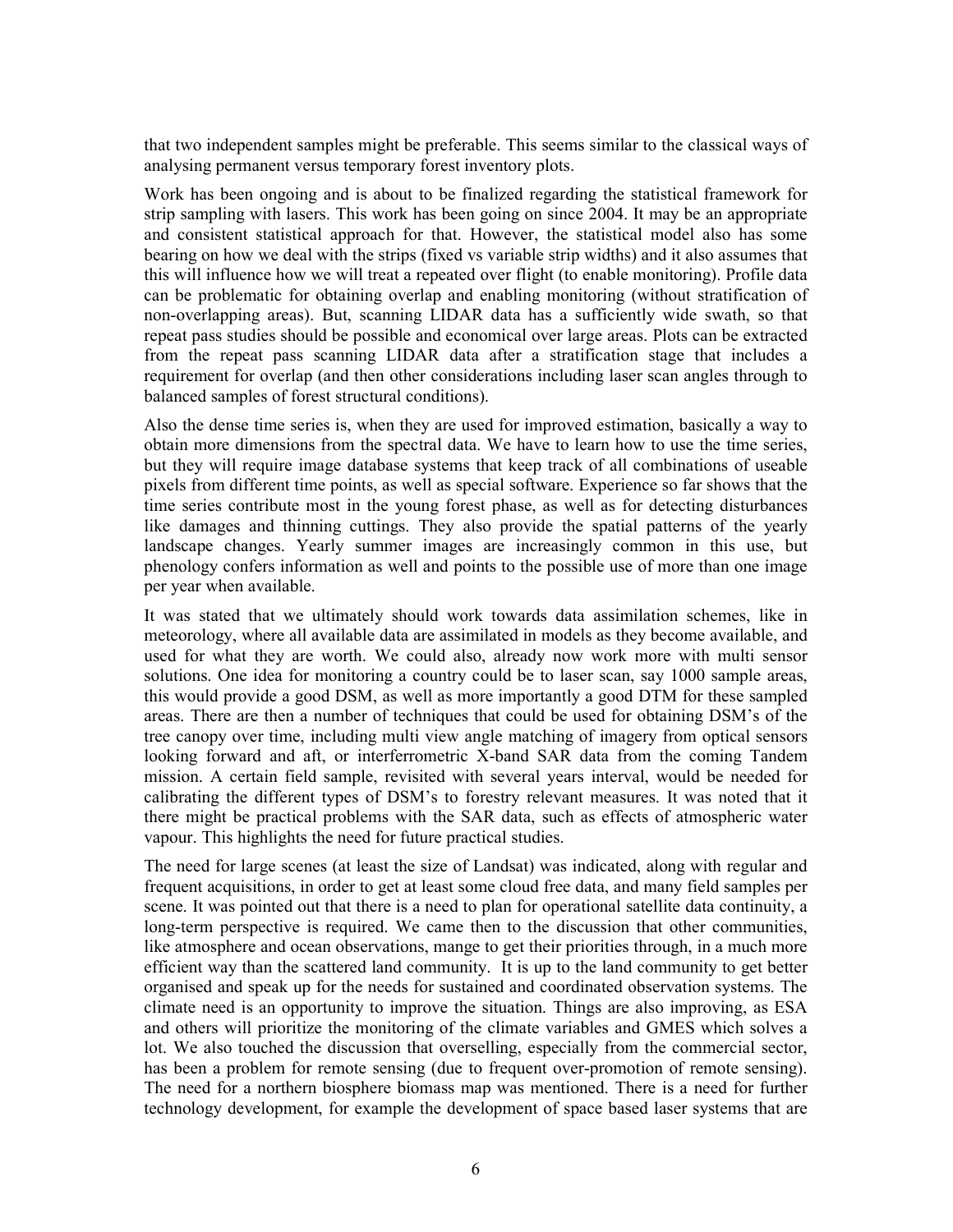dedicated to vegetation biomass studies that have a possibility to see degradation, was also mentioned.

#### **Question 3: Opportunities and limitations for cross-scale data integration: consider** plots of coarse spatial resolution satellite, and levels in-between.

Potential sources of data, in order of spatial resolution, and uses

**High Resolution:** in REDD context, defined as data that can "see" an individual tree Ground plot data:  $\sim$ 200-500 m<sup>2</sup>. High spatial resolution air photos or optical digital data (e.g., QuickBird) Small footprint resolution LIDAR data:  $>1-10$  shot/m2, dominant/codominant trees

### Medium Resolution: multiple trees to 100m

Workhorses: Landsat ETM (global, free via EROS after 12/31/08) Radar: ALOS/PALSAR: 50m global product, policy of  $>1$  acq/year, land CBERS (great data policy if not global coverage) Large-footprint LIDAR: ICESat/GLAS – free but tough to use, noisy, slope probs. SPOT (available but costly, but no acquisition strategy) Static - SRTM, ASTER-derived elevation data

**Coarse Resolution:**  $>100$  m, global stratification, broad-scale mapping/biomass accounting, fire, phenology, LC/LUC MODIS, AVHRR (250m, 500m, 1km)  $MERIS (300m)$ SPOT Vegetation (1 km)

### We want to do one of three things when we start integrating across scales:

- Integrate data sets at different scales to improve measurements, calibration, regression estimation, map accuracy (one sensor covers area, other sensor(s) subsample area). Example: stratification of coarse-scale data to target high-resolution data
- validation of RS products. Example: IKONOS for Landsat in accuracy assessments
- fusion (all sensors image/measure same area). Example: MODIS/Landsat fusion (STARFM)

### Limitations:

- $\bullet$  -Cost.
- -availability (acquisition strategy or data access),
- $\bullet$  coverage,
- $\bullet$  data distribution policy,
- processing costs and sophistication of data processing (weak technical capacity in many countries and lack of critical mass of operators),
- calibration, and the
- inability to relate themes/definition s across scales and products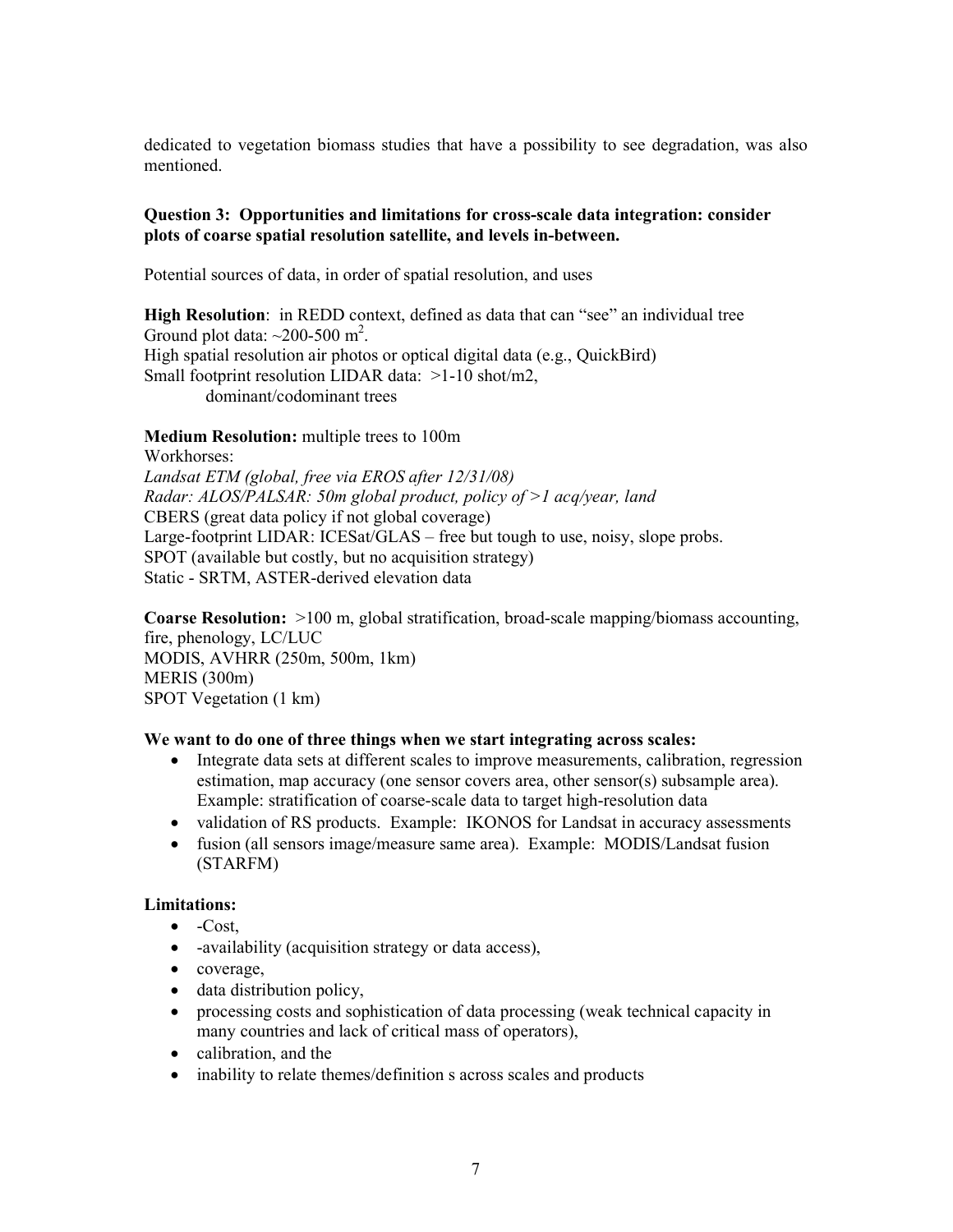## **References**

- BOUDREAU, J., NELSON, R.F., MARGOLIS, H.A., BEAUDOIN, A., GUINDON, L. & D.S. KIMES (2008): An analysis of regional aboveground forest biomass using airborne and spaceborne LIDAR in Québec. Remote Sensing of Environment, 112:3876-3890.
- GILLIS, M.D., OMULE, A.Y. & T. BRIERLEY (2005): Monitoring Canada's forests: The National Forest Inventory. The Forestry Chronicle, 81 (2): 214-221.
- GOWARD, S.N., MASEK, J.G., COHEN, W., MOISEN, G., COLLATZ, G.J., HEALEY, S., HOUGHTON, R., HUANG, C., KENNEDY, R., LAW, B., POWELL, S., TURNER, D., & M.A. WULDER (2008): Forest disturbance and North American carbon flux. Eos Transactions 89:105-116.
- HOUGHTON, R. A., HOBBIE, J. E., MELILLO, J. M., MOORE, B., PETERSON, B. J., SHAVER, G. R. AND WOODWELL, G. M. (1983): Changes in the carbon content of terrestrial biota and soils between 1860 and 1980: A net release of CO2 to the atmosphere. Ecological Monographs. 53, 235-262.
- KAUPPI, P. E, AUSUBEL, J. H., FANG, J., MATHER, A. S., SEDJO, R. A. & P. E. WAGGONER (2006): Returning forests analyzed with the forest identity. PNAS 103 (46):17574-17559. www.pnas.org/cgi/doi/10.1073/pnas.0608343103
- PEKKARINEN, A., REITHMAIER, L. & P. STROBL (2008): Pan-European forest/non-forest mapping with Landsat ETM+ and Corine Land Cover 2000 data. ISPRS Journal of Photogrammetry and Remote Sensing, in press, doi:10.1016/j.isprsiprs.2008.09.004
- POTAPOV, P., HANSEN, M. C., STEHMAN, S. V., LOVELAND, T. R. & K. PITTMAN (2008): Combining MODIS and Landsat imagery to estimate and map boreal forest cover loss. Remote Sensing of Environment, 112 (9): 3708-3719.
- RUDEL, T. K., COOMES, O. T., MORAN, E., ACHARD, F., ANGELSEN, A., XU, J & E. LAMBIN (2005): Forest transitions: towards a global understanding of land use change. Global Environmental Change 15: 23–31.
- TOMPPO, E., OLSSON, H., STAHL, G., NILSSON, M., HAGNER, O. & M. KATILA (2008): Combining national forest inventory field plots and remote sensing data for forest databases. Remote Sensing of Environment, 112 (5): 1982-1999.
- WULDER, M.A., WHITE, J.C., HAY, G.J. & G. CASTILLA (2008): Towards automated segmentation of forest inventory polygons on high spatial resolution satellite imagery. The Forestry Chronicle, 84 (2): 221-230.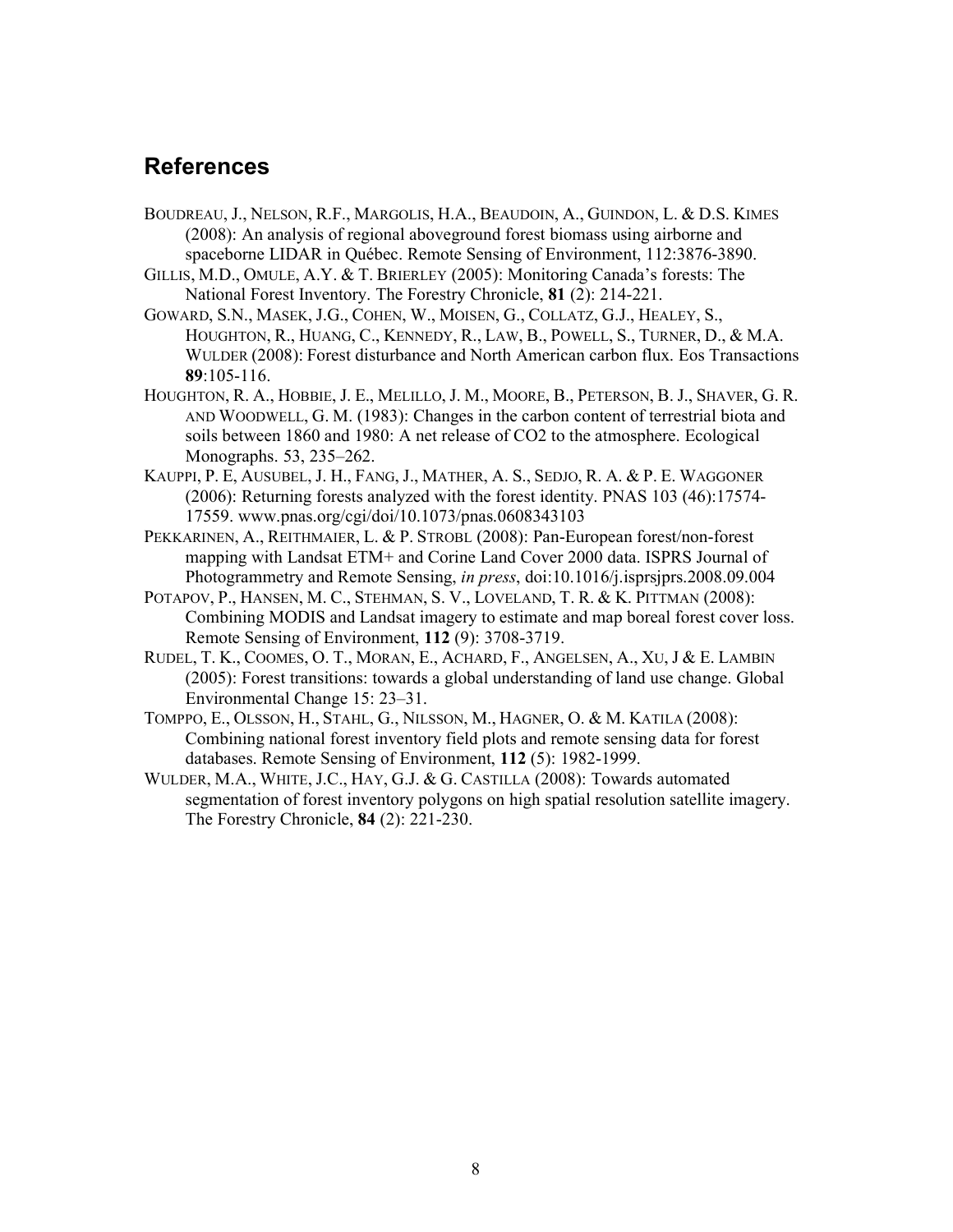# Appendix A - List of participants

|                | No. Participant              | <b>Address</b>                                                                                                                                                                        | <b>Email</b>                   |
|----------------|------------------------------|---------------------------------------------------------------------------------------------------------------------------------------------------------------------------------------|--------------------------------|
| 1              | Ackermann,<br><b>Nicolas</b> | Friedrich-Schiller-University Jena<br>Institute for Geography<br>Loebdergraben 32<br>07743 Jena, Germany                                                                              | nicolas.ackermann@uni-jena.de  |
| $\overline{2}$ | Bock, Michael                | Deutsches Fernerkundungsdatenzentrum<br>Oberpfaffenhofen<br>82234 Weßling                                                                                                             | michael.bock@dlr.de            |
| 3              | Cartus, Oliver               | Friedrich-Schiller-University Jena<br>Institute for Geography<br>Loebdergraben 32<br>07743 Jena, Germany                                                                              | oliver.cartus@uni-jena.de      |
| 4              | Cohen, Warren                | Laboratory for Application of Remote Sensing in<br>Ecology, USDA Forest Service Pacific Northwest<br><b>Research Station</b><br><b>Oregon State University</b><br>Corvallis, OR 97331 | warren.cohen@oregonstate.edu   |
| 5              | Falkowski, Mike              | University of Idaho<br>Remote Sensing & GIS Research Lab<br>709 Deakin Ave<br>Moscow, ID 83844                                                                                        | mjfalkowski@vandals.uidaho.edu |
| 6              | Fujita, Naoko                | Forest Management Department<br>Forestry and Forest Products Research Institute<br>1, Matsunosato, Tsukuba, 305-8687, Japan                                                           |                                |
| 7              | Gallego, Javier              | Joint Research Centre<br>Via E. Fermi<br>21020 Ispra (VA), Italy                                                                                                                      | Javier.gallego@jrc.it          |
| 8              | Gerlach, Roman               | Friedrich-Schiller-University Jena<br>Institute for Geography<br>Loebdergraben 32<br>07743 Jena, Germany                                                                              | Roman.Gerlach@uni-jena.de      |
| 9              | Gerrand, Adam                | Forestry Officer (Remote sensing)<br><b>Global Forest Resource Assessment</b><br>FAO Forestry Department<br>Viale delle Terme di Caracalla<br>Rome 00100, Italy                       | adam.gerrand@fao.org           |
|                | 10 Gordov, Evgeny            | Siberian Center for Environmental Research<br>&Training<br>Akademicheskii Ave. 10/3<br>Tomsk 634055, Russian Federation                                                               | gordov@scert.ru                |
|                | 11 Hansen, Matthew           | Geographic Information Science Center of<br>Excellence<br>South Dakota State University<br>Brookings, SD 57007                                                                        | Matthew.Hansen@sdstate.edu     |
|                | 12 Hese, Sören               | University Jena<br>Institute of Geography<br>Loebdergraben 32<br>07743 Jena, Germany                                                                                                  | soeren.hese@uni-jena.de        |
|                | 13 Krankina, Olga            | <b>Oregon State University</b><br>Department of Forest Science<br>202 Richardson Hall<br>Corvallis, OR 97331-5752                                                                     | olga.krankina@oregonstate.edu  |
|                | 14 Næsset, Erik              | Norwegian University of Life Sciences Department eri-naes@online.no<br>of Ecology and Natural Resource Management<br>P.O. Box 5003<br>1432 Ås, Norway                                 |                                |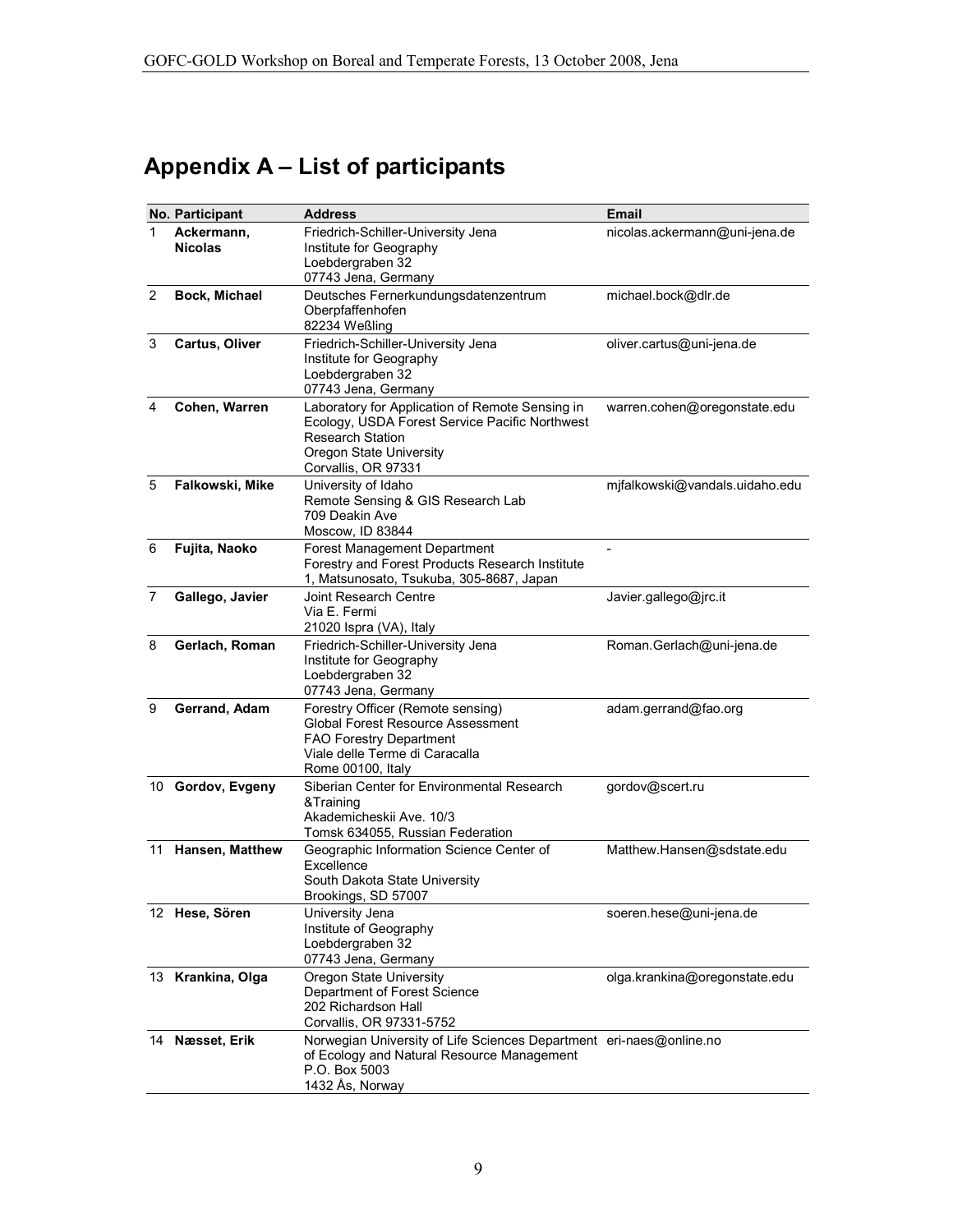|    | No. Participant                     | <b>Address</b>                                                                                                                                                                   | Email                       |
|----|-------------------------------------|----------------------------------------------------------------------------------------------------------------------------------------------------------------------------------|-----------------------------|
| 15 | Naydenov, Erin                      | <b>Canadian Forest Service</b><br>Natural Resources Canada<br>5320-122 St. Edmonton<br>Alberta, Canada 6H 3S5                                                                    | ENaydeno@NRCan.gc.ca        |
|    | 16 Nelson, Ross                     | NASA - Goddard Space Flight Center<br>Biospheric Sciences Branch<br>Greenbelt, Maryland 20771 USA                                                                                | Ross F. Nelson@nasa.gov     |
|    | 17 Olofsson, Johan<br><b>Pontus</b> | <b>Boston University</b><br>Department of Geography and Environment<br>675 Commonwealth Ave., 4th Floor<br>Boston, MA 02215                                                      | olofsson@bu.edu             |
|    | 18 Olsson, Håkan                    | Department of Forest Resource Management and Hakan.Olsson@regeom.slu.se<br>Geomatics<br>Remote Sensing Laboratory<br>Swedish University of Agricultural Sciences Umeå,<br>Sweden |                             |
|    | 19 Pekkarinen, Anssi                | Joint Research Centre<br>Via E. Fermi<br>21020 Ispra (VA), Italy                                                                                                                 | anssi.pekkarinen@jrc.it     |
|    | 20 Reithmaier, Lucia                | Joint Research Centre<br>Via E. Fermi<br>21020 Ispra (VA), Italy                                                                                                                 | lucia.reithmaier@jrc.it     |
|    | 21 Rosengren, Mats                  | Metria Miljöanalys<br>P.O. Box 355<br>SE-101 27 STOCKHOLM, SWEDEN                                                                                                                | mats.rosengren@lm.se        |
|    | 22 Schmullius,<br><b>Christiane</b> | GOFC-GOLD Land Cover Project Office<br>Friedrich Schiller University Jena<br>Loebdergraben 32<br>07743 Jena, Germany                                                             | c.schmullius@uni-jena.de    |
|    | 23 Stehman, Stephen                 | SUNY College of Environmental Science and<br>Forestry<br>322 Bray Hall<br>One Forestry Drive, Syracuse<br>NY 13210-2788                                                          | svstehma@syr.edu            |
|    | 24 Stephens, Paul                   | DMC International Imaging Ltd<br><b>Tycho House</b><br>20 Stephenson Road<br>Surrey Research Park, Guildford, Surrey GU2<br>7YE, UK                                              | P.Stephens@dmcii.com        |
|    | 25 Tan, Bingxiang                   | Research Institute of Forest Resources Information tan@caf.ac.cn<br>Technique<br>Chinese Academy of Forestry Wanshoushan,<br>Haidian Districtm<br>Beijing 100091, China          |                             |
|    | 26 Thiel, Christian                 | Friedrich-Schiller-University Jena<br>Institute for Geography<br>Loebdergraben 32<br>07743 Jena, Germany                                                                         | Christian.Thiel@uni-jena.de |
|    | 27 Van Brusselen, Jo                | European Forest Institute<br>Torikatu 34<br>80100 Joensuu, Finland                                                                                                               | jo.vanbrusselen@efi.int     |
|    | 28 Wulder, Mike                     | Pacific Forestry Centre<br><b>Canadian Forest Service</b><br>Victoria, BC V8Z 1M5, Canada                                                                                        | mike.wulder@nrcan.gc.ca     |